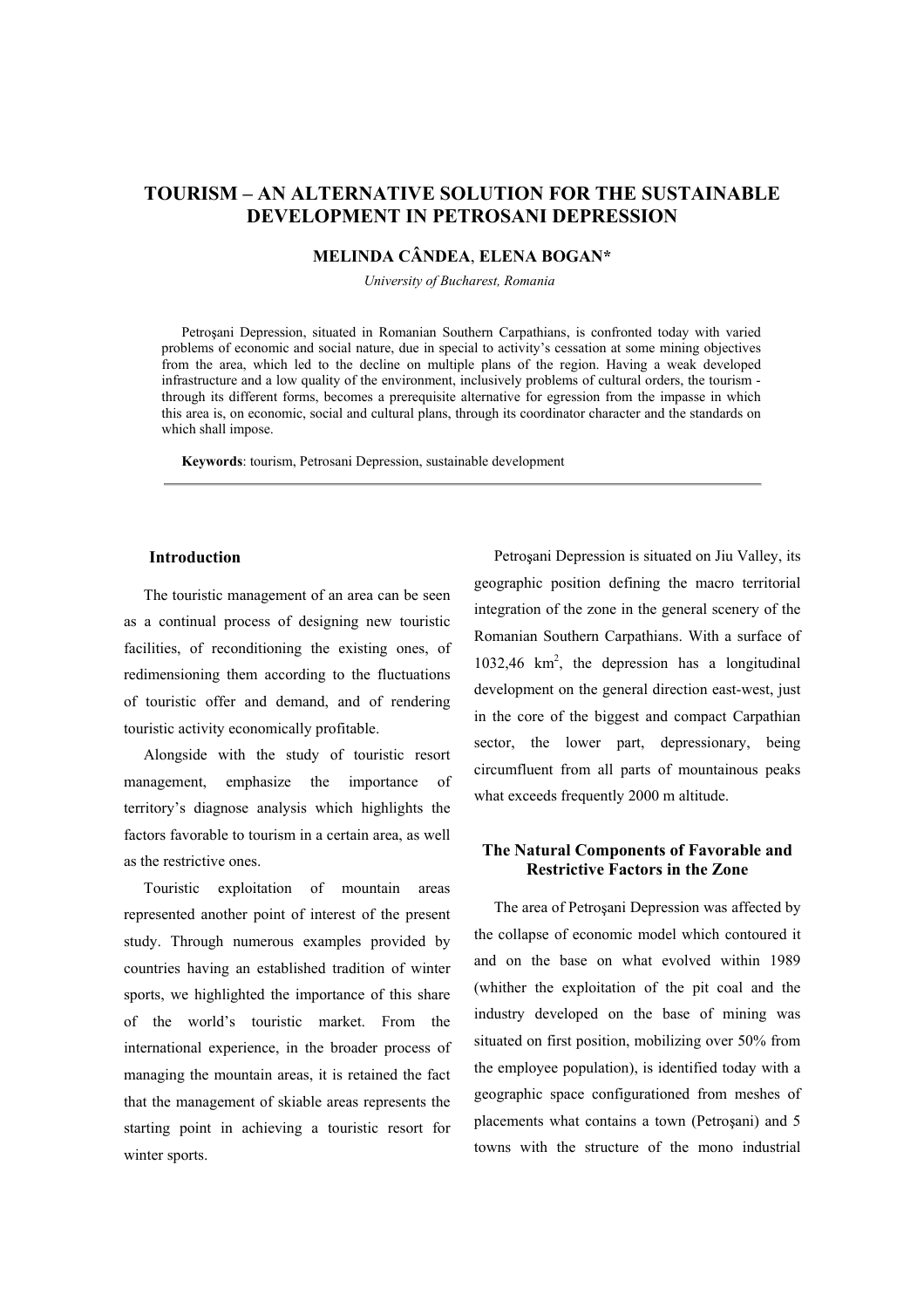production (Aninoasa, Lupeni, Petrila, Uricani, Vulcan), whereupon is added the 13 component villages of the towns.

The majority of the employees (above 40 %) still works in mining, more and more turn towards the specific activities of tertiary sector. Petroșani Depression concentrate 146,750 urban inhabitants, from which over 65 % has between 15 and 60 years, constituted in potential active population, the most part unengaged, due to massif disposability, by collective dismissals, after liquidation of the unprofitable exploitations and by implementation of the industrial reconversion programs.

For the inhabitants of montane zone of Petrosani Depression, the touristic development of this area shall constitute a profitable fact through:

- the new investments from tourism shall leads to the appearance of new places of secure labor, with permanent character, with profile and economic high efficiency;
- the planning of constructions activities for tourism shall amplify, on short-term, the places of labor in constructions and infrastructure;
- by the touristic new created activities, the zone shall permit a major stability of young population, reduction of unemployment, reduction of migrations;
- the bulk volume of new created places of labor shall addressing to many segments of population, differentially after specialization, professional experience, age, etc;
- the newest investments shall solicit the quick qualification of local inhabitants in new crafts;
- the female population and the youth have many chances to work in the sector of touristic jobs and on sale;
- the possibility of amplifying the places of labor in the activities adjacent to the tourism;

amplifying the culture and training level of the young population (from the desire of being prepared in professions from tourism, with different levels of qualification).

Stirring out of crisis of the most "urbanized" geographic space from Romania presupposes a very attentive analysis of the problems of social and economic development of the localities, the settlement of a coherent ensemble of objectives, the identification of the measures and the proper instruments of recovery and by attenuate the unbalances appeared. In this sense, intensification of the animal husbandry, the development of small and medium industry based on the local resources and the development of the tourism under multiple forms what can constitute worthy of note directions.

An opinion survey were undertook for this study, having as purpose the analysis of the tourist's opinion concerning the local appearances of tourism and its role in the future development of the zone, based on a questionnaire with 18 questions, from which were selected, afterwards, respondents' answers at 4 questions (Figure no. 1, 2, 3, 4).

The overwhelming majority of respondents sees in tourism an extremely important element, even indispensable for future development of the zone and stirring out from the economic and social impasse in which is found out.

The contribution of tourism on valorification of local resources is found out in direct proportionate report with the presence of touristic natural or anthropic resources, presenting - in this sense some similarities with the montane agriculture and even with the extractive industry. In time is achieved a tight relation between the localization of specific resources and the development of tourism, between these resources variety and the forms of what tourism can be practiced.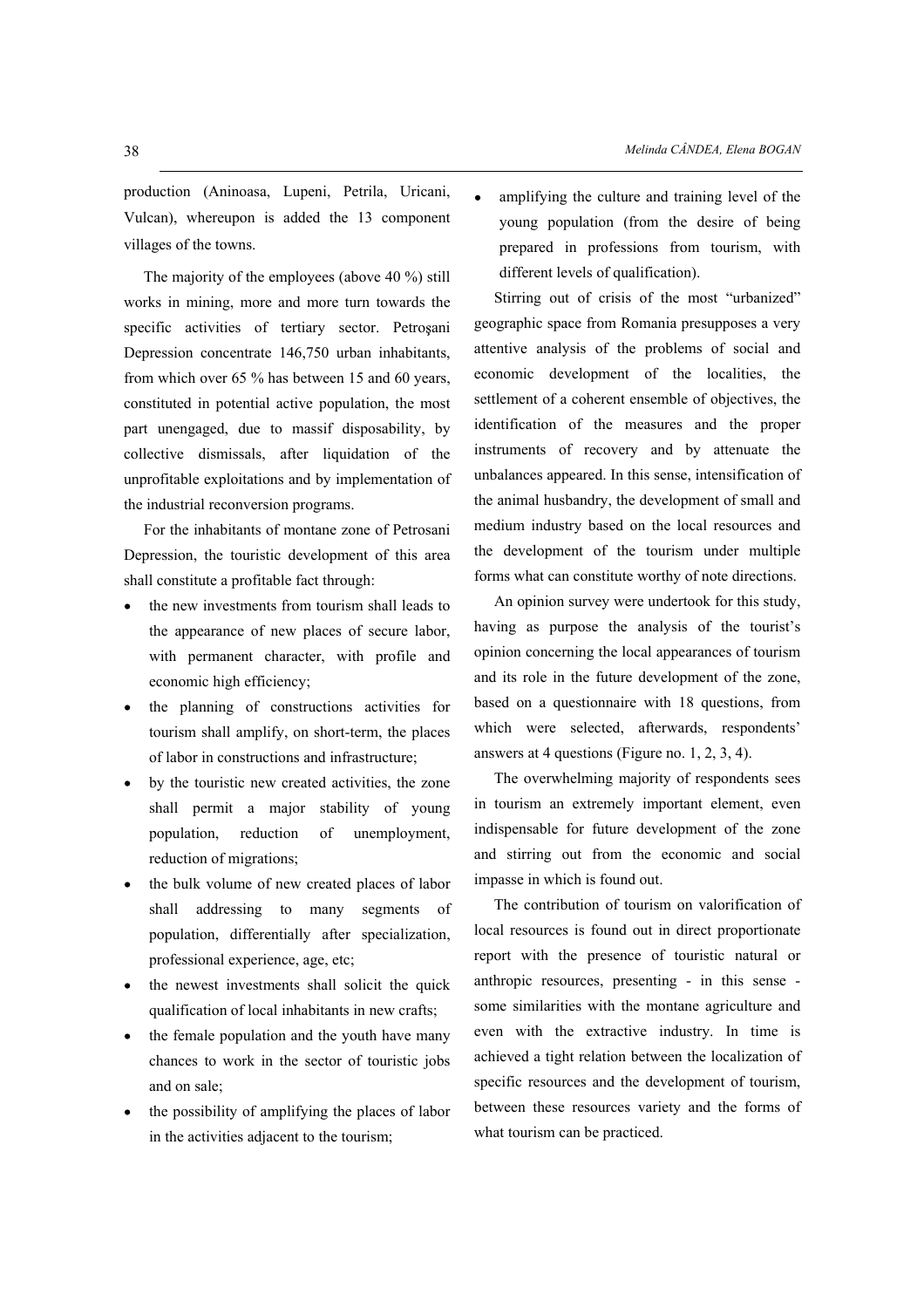

That is why, in the vision of touristic marketing, the touristic existing potential is prompted to be studied in the interdependence offer-demand, respectively resources and degree of capitalization, with the resultant forms of tourisms and the population participating to touristic activities.Follow the analysis effectuated in area, the components of touristic offer were identified and analyzed in the next succession: the natural and anthropic resources (Figure 5), the degree of capitalization of the resources, forms of tourism.

Touristic resources of the depressionary area and the montane limitrophe zones containing , in the main, those natural elements and results of the human activity which , through their value and attractiveness, justifies the movements of population for visiting, and lead, by default, to settlements of touristic order.



*Fig. 5 Touristic Objectives from Petro ani Depression*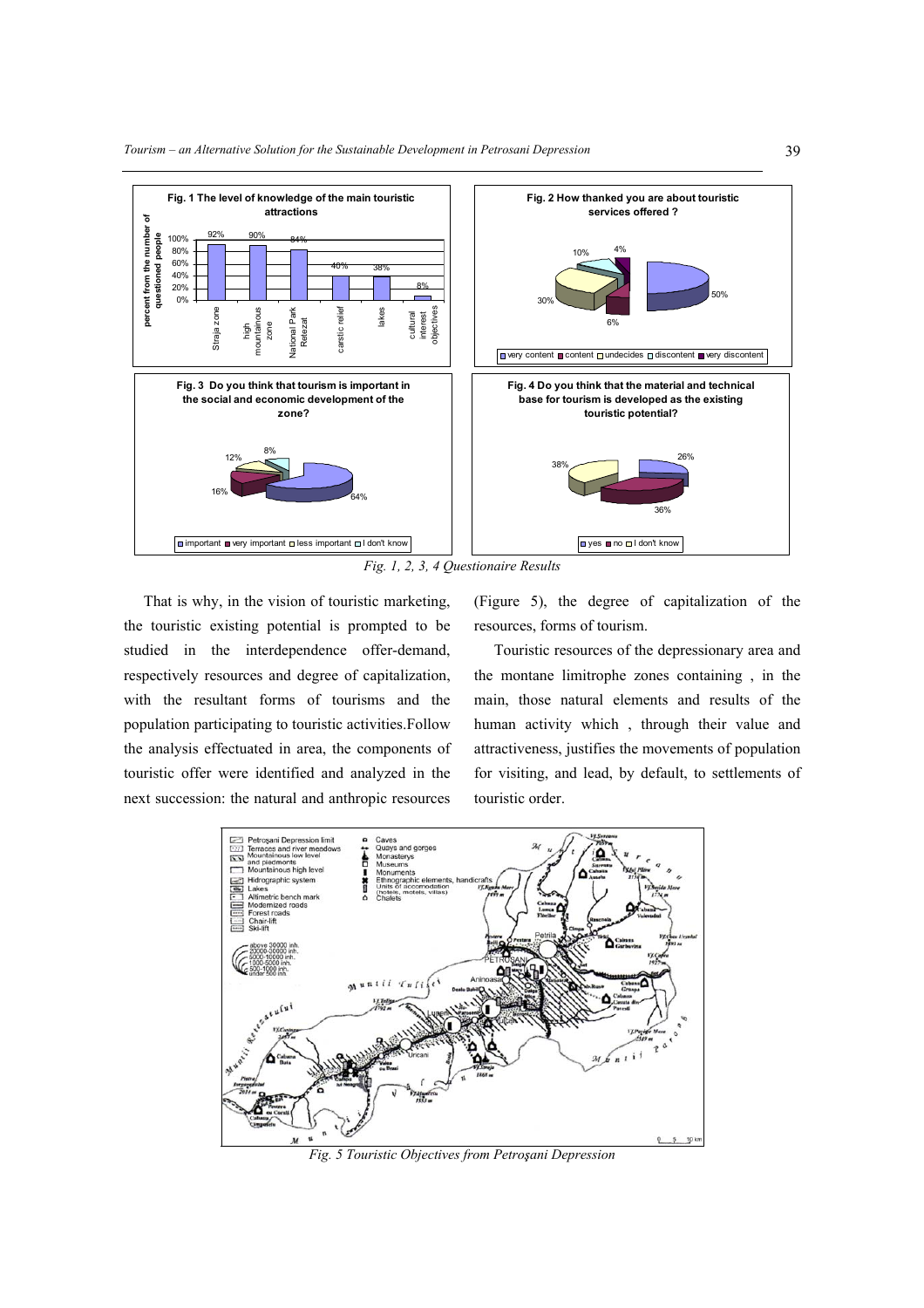- the high sectors of Parâng, Retezat, Şureanu Mountains, what carry on their peaks the traces of Pleistocene glaciating - with circus and glacial valleys, sharp crests, with numerous peaks what exceeds 2000 m, where the snowy layer is maintained from December within April, and presence of the soft slopes, in certain section, offers favorable conditions for practicing of winter sports;
- the sectors characterized by the presence of calcareous rocks, which favored the development of the carst relief (gorges, caves, sinkholes), multiple crests, (Custurilor crest, the Oslei crest), the surfaces of erosion of large stretch, the tame peaks of the low mountains (Tulisa Mountains, most part of Vâlcan Mountains), a vast depressionary zone limited to the contact with the piedmonts mountain;
- specific invigorator bioclimate, with certain locale gradations, constitutes natural elements in great demand and adequate for the treatment of nervous system affections.

The touristic anthropic potential comes to the natural potential completion, distinguishing especially through the ethno-folkloric component which, although severe affected and degraded in the industrialization period and constrained urbanization, can stand also to the base of tourism development in this zone.

Capitalization of touristic resources is achieved by the touristic existing equipments, or by touristic fluxes oriented toward objectives implemented to the geographic analyzed space.

From the range of touristic equipments (material touristic base) definitive for accentuation of touristic functionality is remarked, in forerank, the units of accommodation, dispersed in a large number of localities from the heart of this depression along touristic picturesque routes what furrows depression and versants of Şureanu, Parâng, Retezat or Vâlcan Mountains.

*Base of accommodation* is characterized by:

- the low comfort degree of the capacity of accommodation, reflected by the fact that the large majority from the total number of places of accommodation has 1 or 2 stars, what fact has negative implications for the touristic demand of montane tourism and tourism of circulation, for what the region hold a valuable touristic potential;
- the reduced ponderosity (inside forms of accommodation) of the camping and touristic inns reflect a weak touristic fitting-out for tourism of circulation;
- the chalets, as unique existing form of accommodation in the montane tourism, although it holds a very large percent from total units of accommodation, have in most of the cases closed or semi closed circuits;
- the inadequate distribution of the capacity of accommodation, the zones and the touristic areas with illustrative touristic potential being slightly or not at all fitted with capacities of accommodation.

The base of touristic recreation is weakly developed, undiversified, represented in the main part by skiing and small slide slopes in the zone Rusu - Parângu Mic, the zone Aninoasa -Anena, the recreation zone of "Pasul Vâlcan".

The realization of individual or in group access toward the zones and the points of touristic interests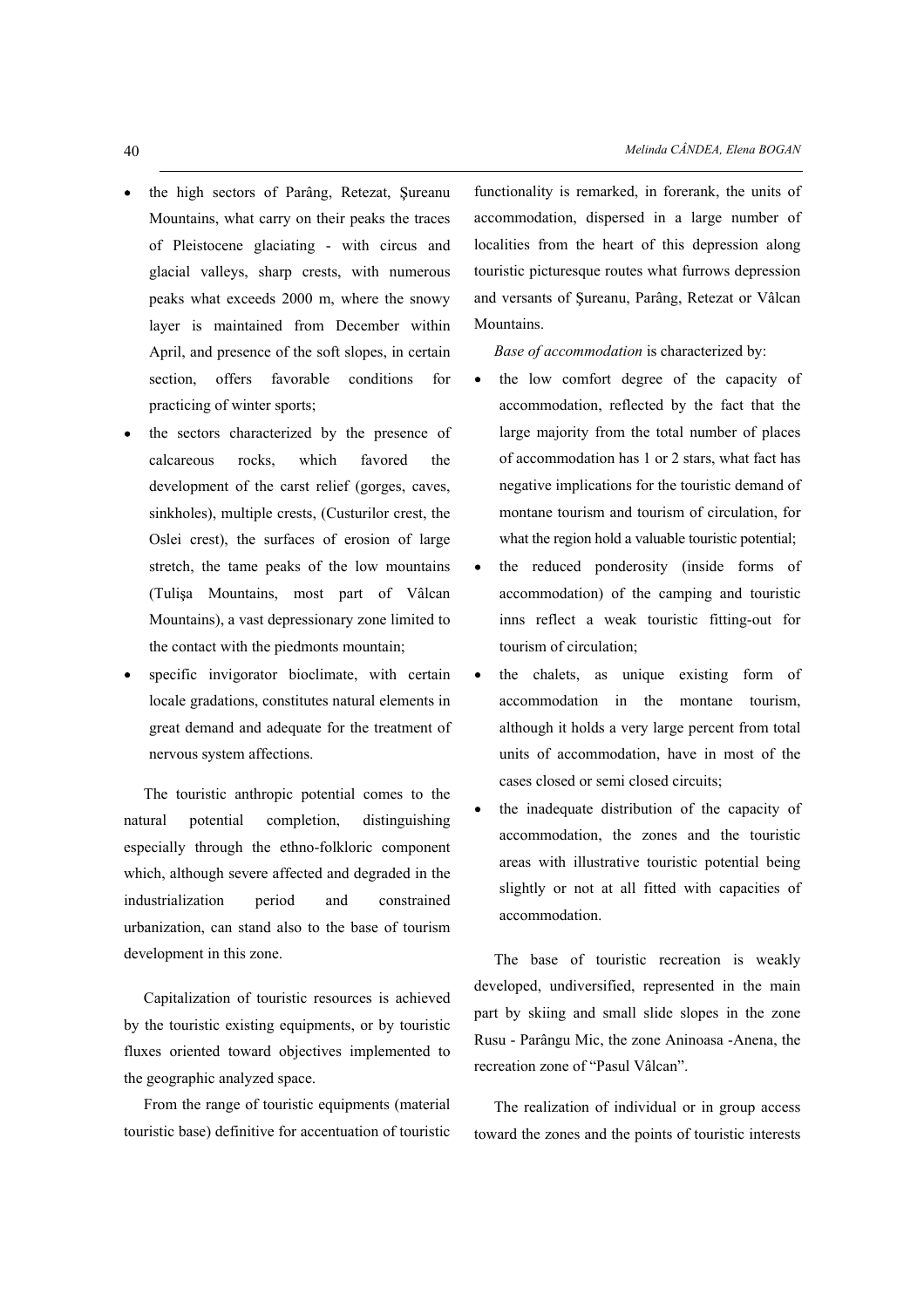is difficult, absenting the touristic conveyances, the transport on cable being insured just toward Rusu and the zone Straja.

### **Premises for Tourism Development**

Tourism is an alternative and a necessity for the dislodgment of the zone from the social and economic impasse in which is found out, its development depending by the support of national and local authorities, but mostly of the will and potency of change of the local communities.

Being aware of the benefits on which a well thought and organized tourism can bring to the zone constitute the first step in the touristic capitalization of the immense existing potential.

Existence of some strong points such as presence of National Park Retezat Reservation of Biosphere, the future modernized road what shall bind up the Jiu Basin to the Cerna Basin, presence of some elements with potential touristic characters were possibly capitalized for the development of new types of tourism (ex: tourism of adventure), the financial facilitations offered through different programs, all these not only that "can be" but "must be" capitalized maximally, the main aim being diminish, up to disappearance, of the dependency of local economy by the mining exploitations.

- *Favorability factors* (strengths) which support the development of touristic activities:
- existence, on the studied territory, of some touristic -natural and man made- resources, very various and with a touristic elevated value, some being representative at country level: valuably skiing areas, comprised between 800 m - 1200 m and 1850 m - 2050 m altitude, with favorable

exhibitions of the sustentation of snow skiing layer (over 150 days/year, 20-50 cm average thickness), slopes with longueurs what permit set up of all of categories of ski slopes for recreation and competition; montane sceneries and rivers with real touristic potential; venatorial and fishy representative fund; tonic and stimulant bioclimate, hard negative ionized air, etc;

- possibilities of capitalization of the resources through a large palette of tourism forms and touristic programs with a large addressability, which to permit the staying for attractive sojourns. It imposes the tourism forms as: rest and recreation, practicing the sports of adventure, itinerant tourism with cultural valences and others;
- the geographic position of the zone, in the central-westerly side of the country, has important consequences for the development of tourism, as follows:
	- o crossing of the zone by E79 and get closer to the European thoroughfares E-68 (84 km), E70 (124 km) and E81 on Olt Valley  $(120 \text{ km})$  and on Mures Couloir's  $(138 \text{ km})$ , road arteries on which is conducted international touristic fluxes;
	- o presence of the zone in the circulation ring of big touristic interest "Porțile de Fier" (The Iron Gate), with departures and arrivals at The Danube and circulate through Cerna (DN 67 D), Jiul de Vest (DN 66 which shall be prolonged toward Cerna Valley), Jiul of Est (DN 7) Valleys, following afterwards "Oltenia de sub Munte" (DN 7 A) toward Drobeta-Turnu Severin;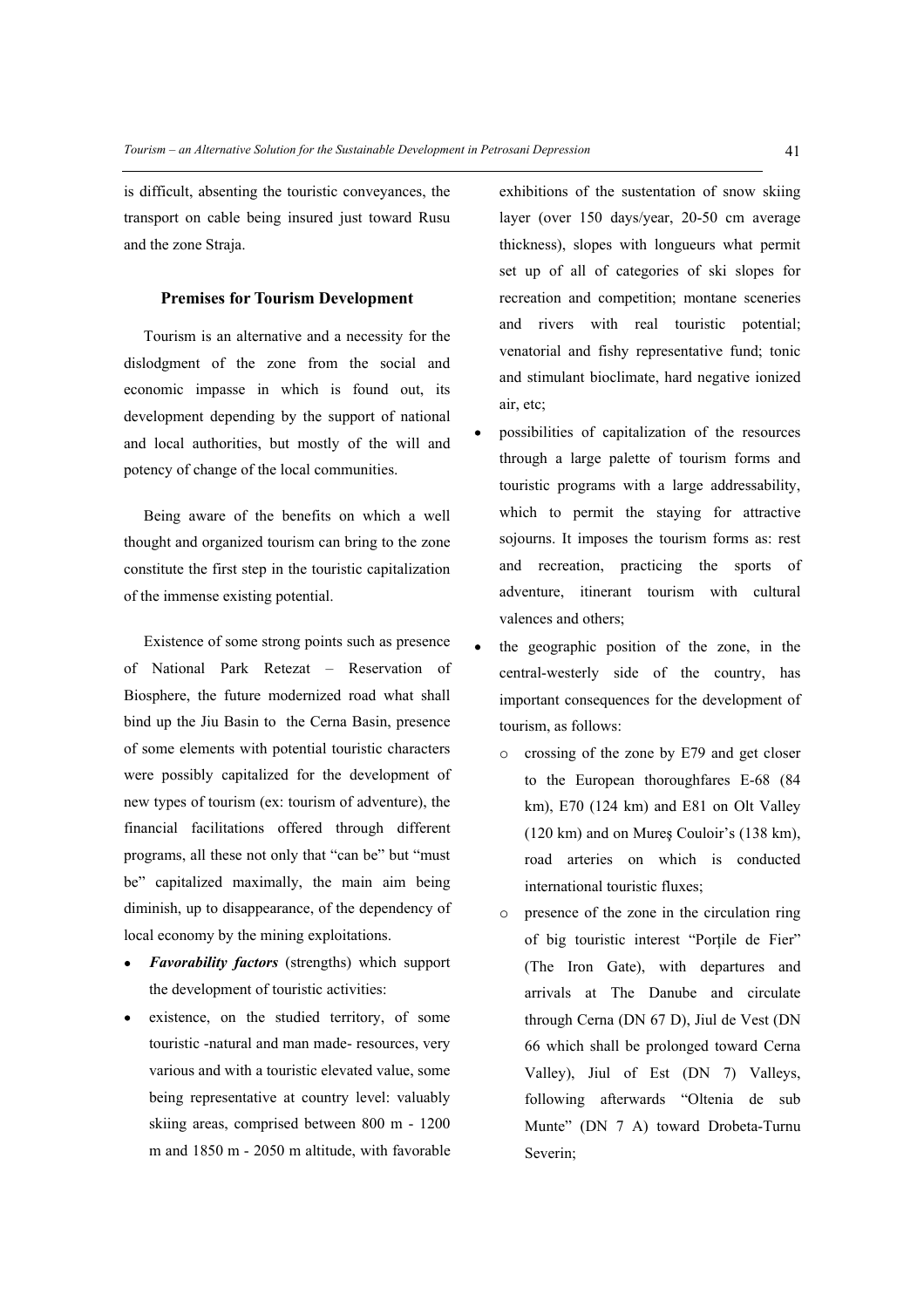- $\circ$  presence of the Filias Simeria railway which connects the zone with the railway thoroughfares from the south, center and to the west of the country;
- o existence of a dense meshworks of forest roads (partially modernized) and montane footways (partially set up and marked), which wander through the montane massifs toward touristic objectives or to the skiing areas from here.
- the favorable position of the zone towards:
	- o the main zones with high touristic potential and what in the future shall be certain destinations for the international tourism: "Porțile de Fier" (The Iron Gate), Băile Herculane and Cerna Valley; the Retezat National Park etc. More, a part of the montane massifs from zone is continued on the territory of other counties and shall be capitalized through conjugated actions;
- the economic and social elements what can support the development of the tourism are:
	- o existence of some trading companies which have qualification and availability for the realization of investment objectives, especially teleferics;
	- o advantage of the existence of a qualified personnel and experienced in the industrial constructions, as also the low cost of the capacity of work;
	- o existence of Mining Designing and Research Institute, which has experience in the elaboration of projects of studies and technical investments;
	- $\circ$  starting the process of re-qualification of the work force disposable from mining in crafts like agent of tourism, waiter, cook,

animator, etc., and the realization, in the areas of touristic attraction, of some touristic structures or rest-homes what can be used-up also for the general tourism etc;

- legislative favorable elements:
	- o promulgation of the Law for Defavorized Areas and constitute the National Agency for Development and Implementation of the Reconstruction Programs in Mining Zones.
- *Weakness and restrictivity factors* in tourism development:
- In local development and mainly in the tourism development it is remarked some dysfunctions related, especially, to the economic monoindustrial development, the unsatisfactory technical state of the general infrastructure and technical-edilitary endowments, by the absence of concernment for the capitalization of the natural cadre in tourism, relaxation and recreation - essential elements in the social politics of recover and retrieve of the work force from mining, etc.:
- the absence of the modernized roads what accedes to Jiu Valley and accessing the touristic objectives;
- low concernment for the capitalization of touristic potential of the montane zone and maintaining the montane routes;
- the inadequate touristic fitting-out of urban localities, of their urbane areas and the road arteries what transit the zone;
- modernization-less of the touristic structures  $\bullet$ from Petroșani (hotels, restaurants), but also the chalets Rusu, Voievodu and Lunca Florii;
- deficiencies in the feeding with water and  $\bullet$ thermic energy of hotels from Petrosani; non